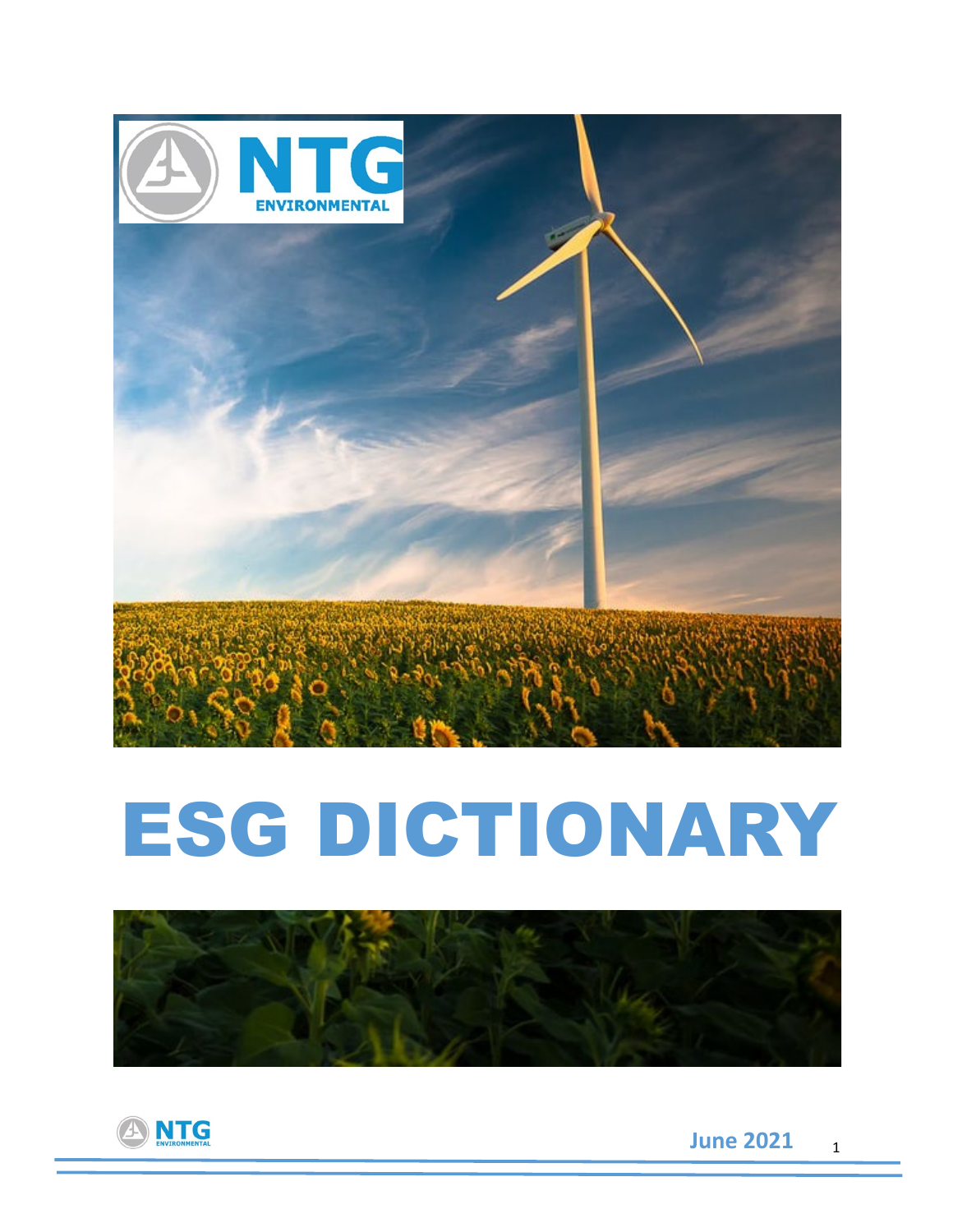

NTG Environmental is a sustainability and environmental consulting firm based in Houston, Texas. We specialize in providing the energy industry with solutions to meet an ever-changing landscape.

#### OUR PURPOSE

We help our clients be environmental stewards through customized, practical, and sustainable environmental solutions.

### **New Tech Global Environmental**

281-872-9300

911 Regional Park Dr, Houston, TX 77060

www.ntgenvironmental.com

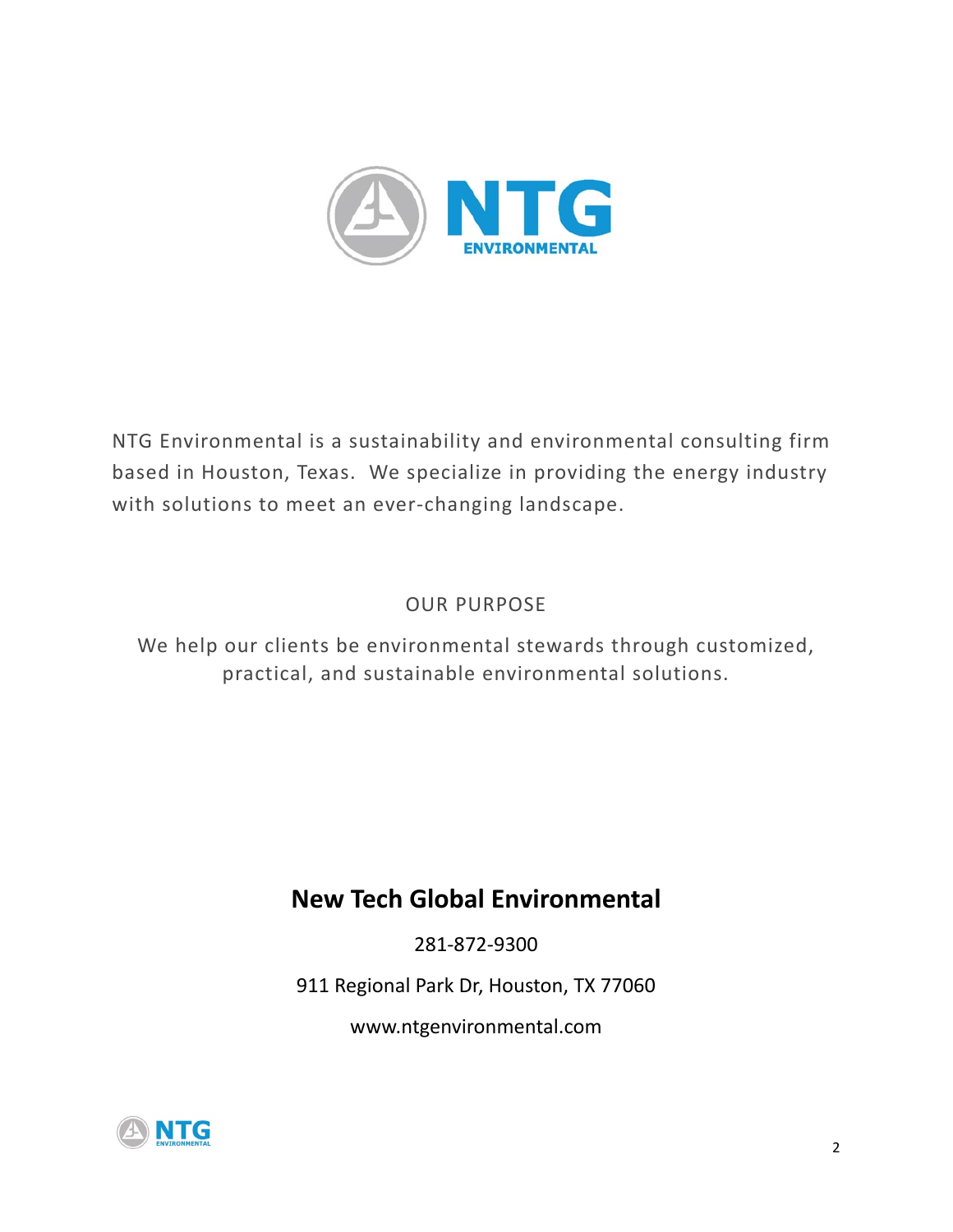## ESG TERMS AND DEFINITIONS

#### **Benchmarking**

The practice of comparing environmental, social, and governance metrics with other companies with the same metrics.

#### **Blue Hydrogen**

Hydrogen generation from fossil fuel coupled with capture and storage of the produced carbon. Although biomass, coal, and other hydrocarbon liquids can be gasified to generate  $H_2$ , natural gas can be formed from  $H_2$  using Steam-methane reforming (SMR) or autothermal reforming making capture of  $CO<sub>2</sub>$  simpler than other methane combustion applications and easier to sequester.

#### **Carbon Capture and Storage**

Carbon capture and storage (CCS) is the process of capturing waste  $CO<sub>2</sub>$  and placing it into a geological storage site in such a way that it will not enter the atmosphere and contribute to further [global warming.](https://www.robeco.com/en/key-strengths/sustainable-investing/glossary/global-warming.html) CCS uses several technologies including absorption, chemical looping, and membrane gas separation.

#### **Carbon Footprint**

A measure of the total greenhouse gas emissions produced by an individual, group, or company over a set time period.

#### **Carbon Pricing**

Carbon pricing is a price or tax applied to carbon pollution. It can be an effective way to encourage emitters to reduce their  $CO<sub>2</sub>$  emissions and thereby limit climate change. Carbon prices can be in the form of a carbon tax, or form part of carbon emissions trading, where 'allowances' are issued and traded.

#### **Carbon Sequestration**

Carbon sequestration is a proposed way to slow the accumulation of greenhouse gases, mitigate climate change, and avoid climate change through long-term storage of  $CO<sub>2</sub>$  and other forms of carbon.

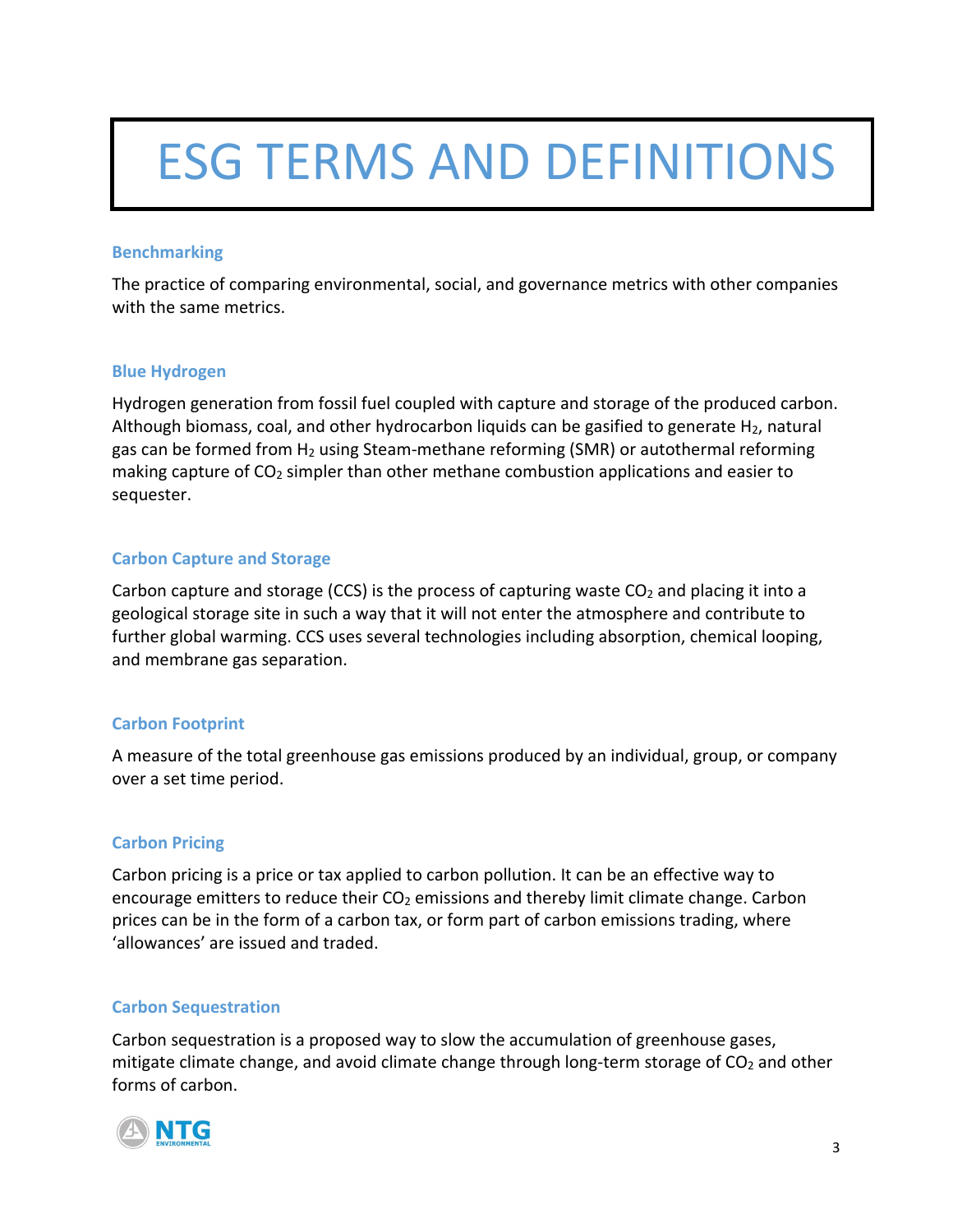#### **CDP - (formerly Carbon Disclosure Project)**

CDP, formerly known as the Carbon Disclosure Project, is an organization which supports companies and cities to voluntarily disclose their environmental impact. Investors are the primary audience. Disclosures are made via the CDP survey/database. It aims to make environmental reporting and risk management a business norm and drive disclosure, insight, and action towards a sustainable economy.

#### **CDSB - Climate Disclosure Standards Board**

A voluntary reporting framework for disclosing material environmental information in mainstream financial reports and natural capital and climate change-related information.

#### **Circular Economy**

A circular economy is a systematic approach to economic development with the goal of eliminating waste by focusing on a regenerative design and attempting to promote growth while reducing consumption of finite resources.

#### **Climate Action Tracker**

The Climate Action Tracker is an independent scientific body that tracks decarbonization initiatives by governments and measures them against the goals of the Paris Agreement. This seeks to limit the rise in global temperatures to well below 2°C above pre-industrial levels, and to pursue efforts to keep the rise to 1.5°C by the end of this century.

The tracker is a collaboration between two German organizations, Climate Analytics and New Climate Institute, that was founded in 2009 and is based in Berlin. It tracks data from 36 countries plus the EU, covering about 80% of global greenhouse gas emissions and about 70% of the world's population.

#### **Climate Change**

Climate change is a long-term change in the average weather patterns that have come to define Earth's local, regional and global climates.

#### **Climate Clock**

A climate clock is a means of demonstrating how much carbon can still be released into the atmosphere without breaching the Paris Agreement. Two of the best known are the MCC Carbon Clock run by German scientists and a grassroots Climate Clock launched by a network of activists.

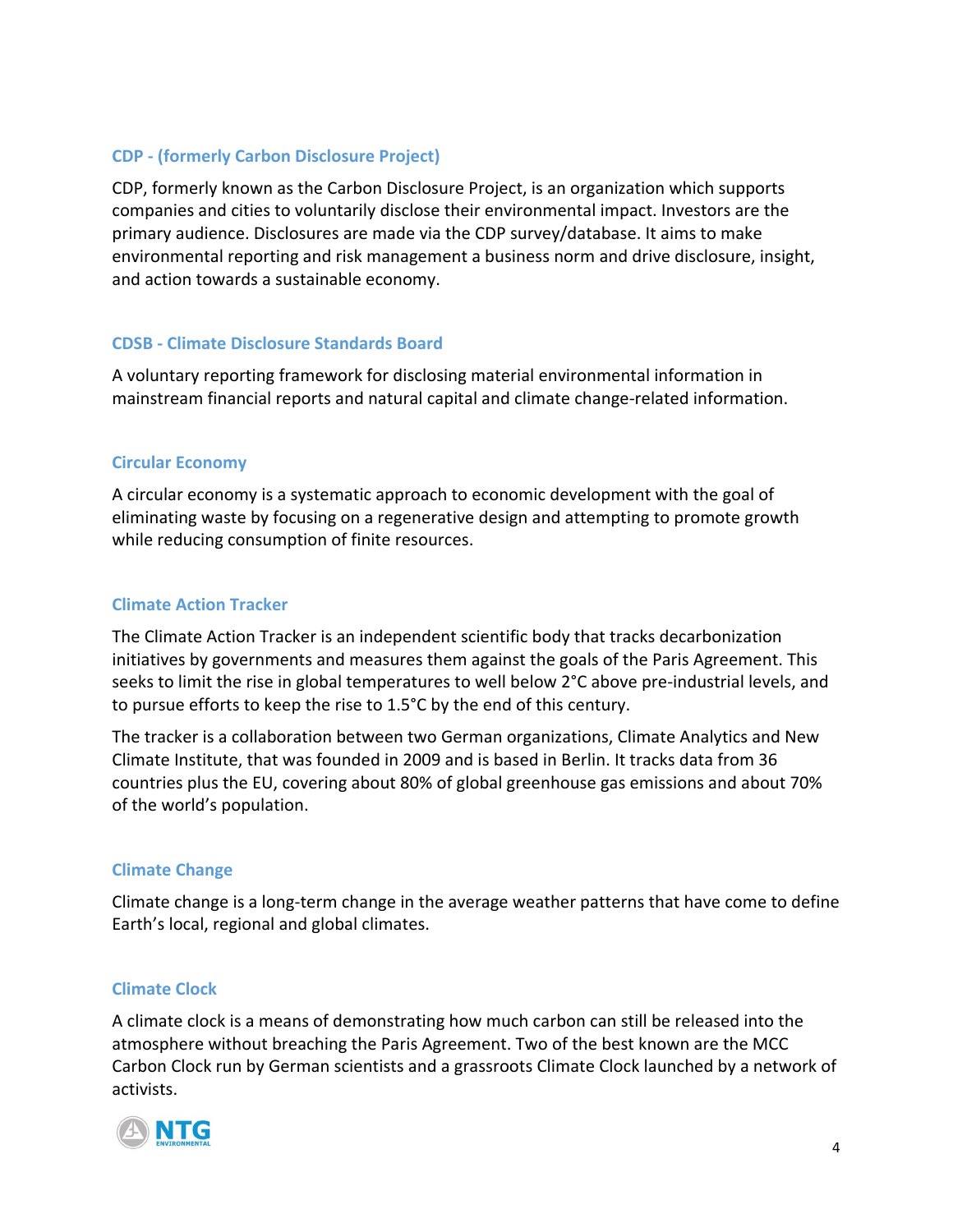#### **Climate funds**

Climate funds are investment portfolios that seek to buy the equities or bonds of companies that are aligned with the goals of the Paris Agreement. They can also target the sovereign bonds of governments that are cutting [greenhouse gas emissions,](https://www.robeco.com/en/key-strengths/sustainable-investing/glossary/greenhouse-gas-emissions.html) thereby reducing their contribution to [global warming.](https://www.robeco.com/en/key-strengths/sustainable-investing/glossary/global-warming.html)

#### **Corporate Citizenship**

The concept that corporations have both rights and obligations to the societies and jurisdictions in which they operate and are themselves stakeholders within society.

#### **Corporate Governance**

The set of rules, practices and processes by which a company is managed (governed) and management is supervised.

#### **Corporate Responsibility**

The responsibility of corporations to generate profit in an ethical way. Taking responsibility for a company's impact on the environment and society.

#### **CSR - Corporate Social Responsibility**

The responsibility of corporations to contribute positively to society. A corporation's selfregulation that aims to contribute to societal goals of a philanthropic, activist, or charitable nature by engaging in or supporting volunteering or ethically-oriented practices.

#### **CSR Report**

A CSR report is a periodic (usually annual) report published by companies with the goal of sharing their corporate social responsibility actions and results.

#### **Decarbonization**

Decarbonization is the reduction in the carbon intensity of worldwide energy use. In line with this development, investment portfolios can also be decarbonized.

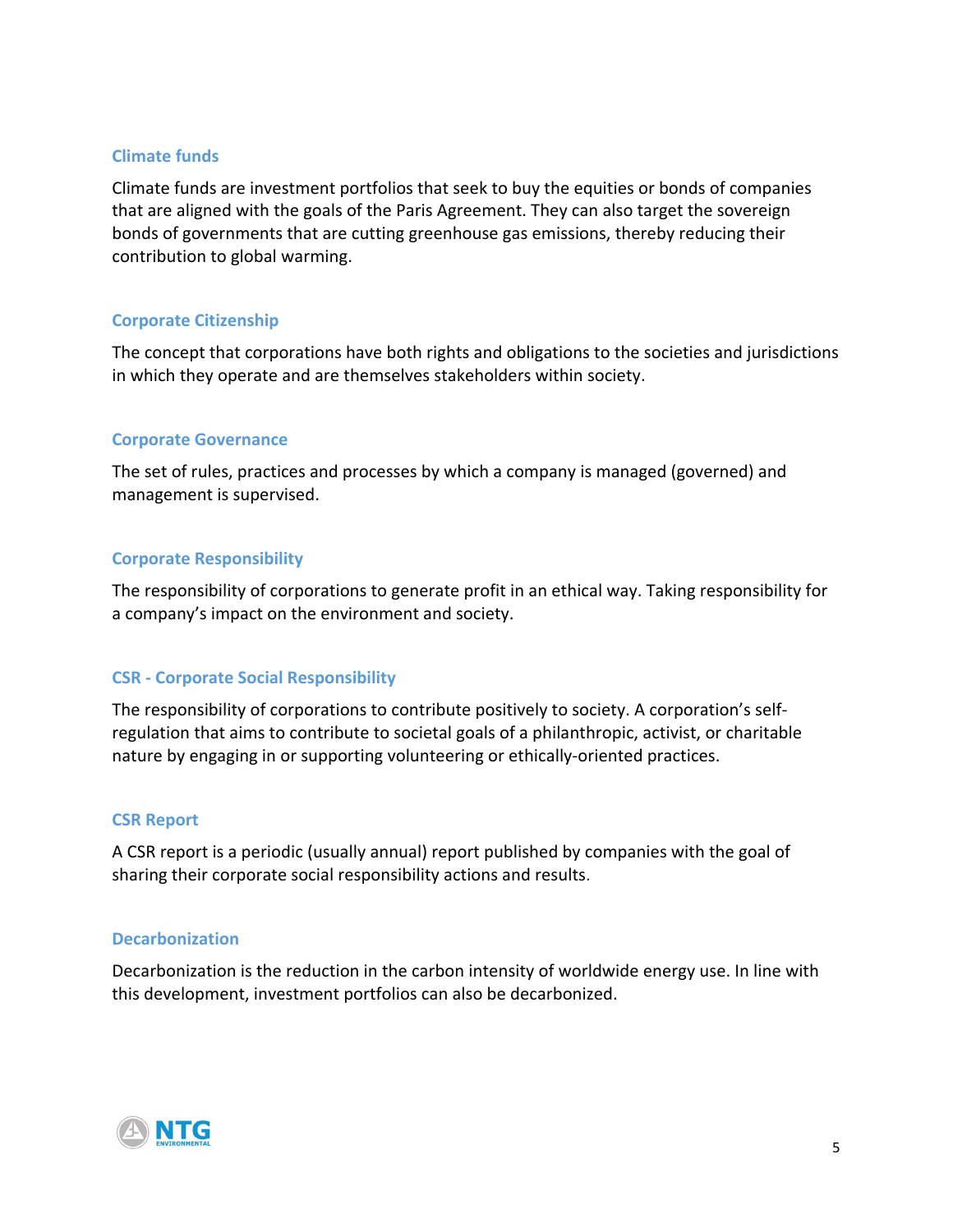#### **Engagement**

A long-term active dialogue between investors and companies on environmental, social, and governance factors.

#### **Environmental Factors**

Issues relating to the quality and functioning of the natural environment and natural systems, identified or assessed in responsible investment processes.

#### **ESG - Environmental, Social, Governance**

Three central factors in measuring the sustainability and societal impact of an investment in a company or business. These criteria help to better determine the future financial performance of companies.

#### **ESG Funds**

ESG funds are portfolios of equities and/or bonds for which environmental, social and governance factors have been integrated into the investment process. This means the equities and bonds contained in the fund have passed stringent tests over how [sustainable](https://www.robeco.com/en/key-strengths/sustainable-investing/glossary/sustainability-investing.html) the company or government is regarding its ESG criteria.

#### **ESG Integration**

The structural integration of information on [Environmental, Social and Governance](https://www.robeco.com/en/themes/esg/)  [\(ESG\)](https://www.robeco.com/en/themes/esg/) factors into the investment decision making process.

#### **Fair Trade**

Fair trade is a methodology with the goal of helping ensure that producers in developing countries are provided sustainable and equitable trade relationships.

#### **Global Warming**

Scientists define global warming as the human-produced temperature increase since the early 20<sup>th</sup> century due to fossil fuel burning, which increase heat-trapping greenhouse gas levels in Earth's atmosphere, raising the average surface temperature.

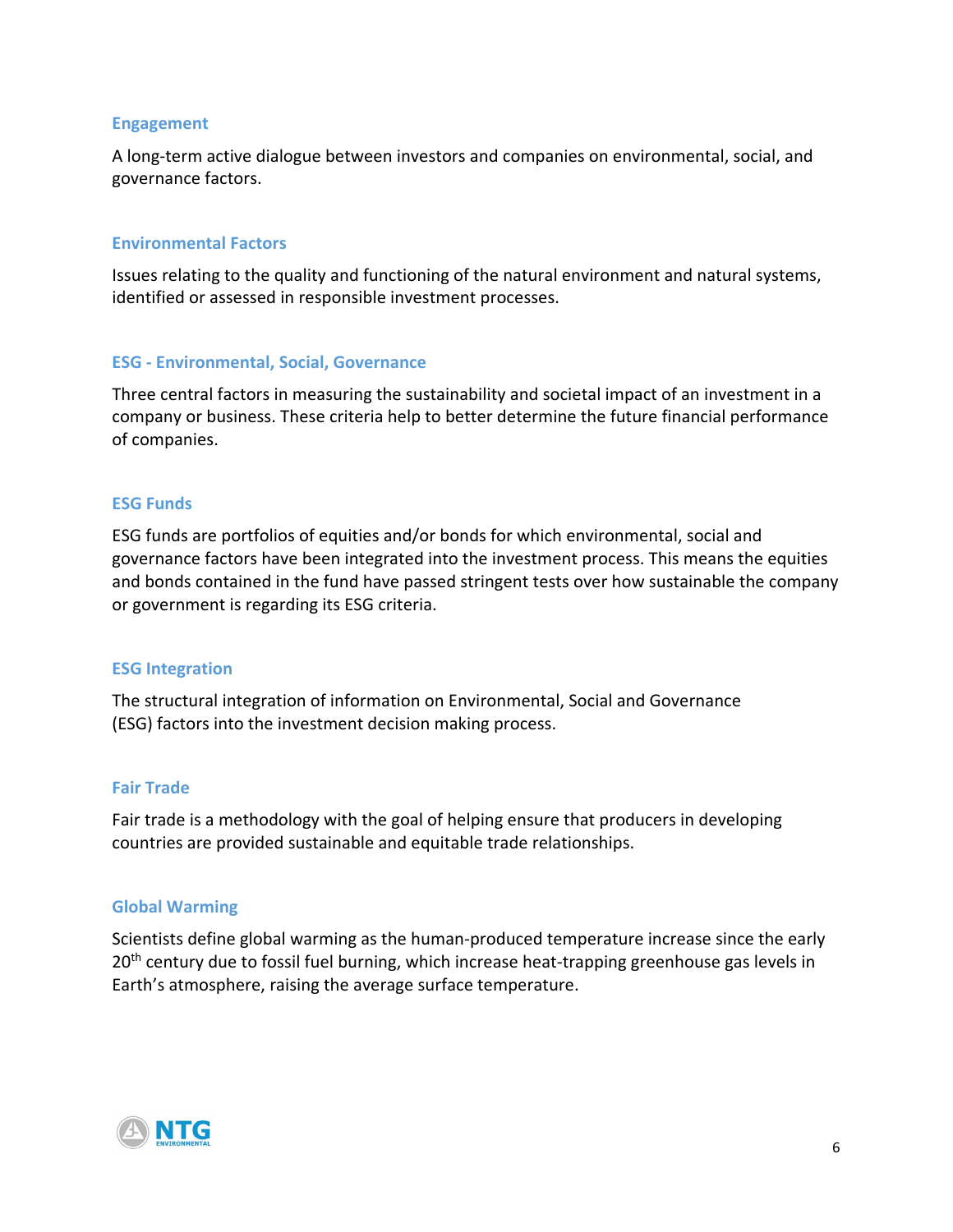#### **Grey Hydrogen**

The use of fossil fuel for  $H_2$  production. Current methods for making ammonia for fertilizers, refine metals, and produce methanol for plastics. The resulting  $CO<sub>2</sub>$  emissions are simply vented, increasing greenhouse gas emissions.

#### **GHG - Greenhouse Gases**

GHG is any gas that absorbs infrared radiation in the atmosphere, thereby trapping heat and contributing to the greenhouse effect. Greenhouse gases include, but are not limited to, water vapor, carbon dioxide (CO<sub>2</sub>), methane (CH<sub>4</sub>), nitrous oxide (N<sub>2</sub>O), chlorofluorocarbons (CFCs), hydrochlorofluorocarbons (HCFCs), ozone  $(O_3)$ , hydrofluorocarbons (HFCs), perfluorocarbons (PFCs), and sulfur hexafluoride (SF $_6$ ).

#### **GIIN - Global Impact Investing Network**

A nonprofit organization dedicated to increasing the scale and effectiveness of impact investing which are investments made to generate a social & environmental impact alongside a financial return.

#### **Governance Factors**

Issues relating to the governance of companies and other investee entities, identified or assessed in responsible investment processes.

#### **Green Bonds**

A green bond is a bond specifically earmarked to be used for environmental and climate-related projects. These debt securities are typically asset-linked and backed by the issuer's balance sheet. Climate bonds are a subset of green bonds.

#### **Green Hydrogen**

The production of  $H_2$  using an electrolysis method where water is split and electrical power (fuel source) has zero GHG emissions (i.e. - nuclear, solar, wind).

 $2 H2O \rightarrow 2 H2 + O2$ 

#### **Greenhouse Gas Protocol**

The most widely used international accounting tool for government and business to understand, quantify, and manage greenhouse gas emissions.

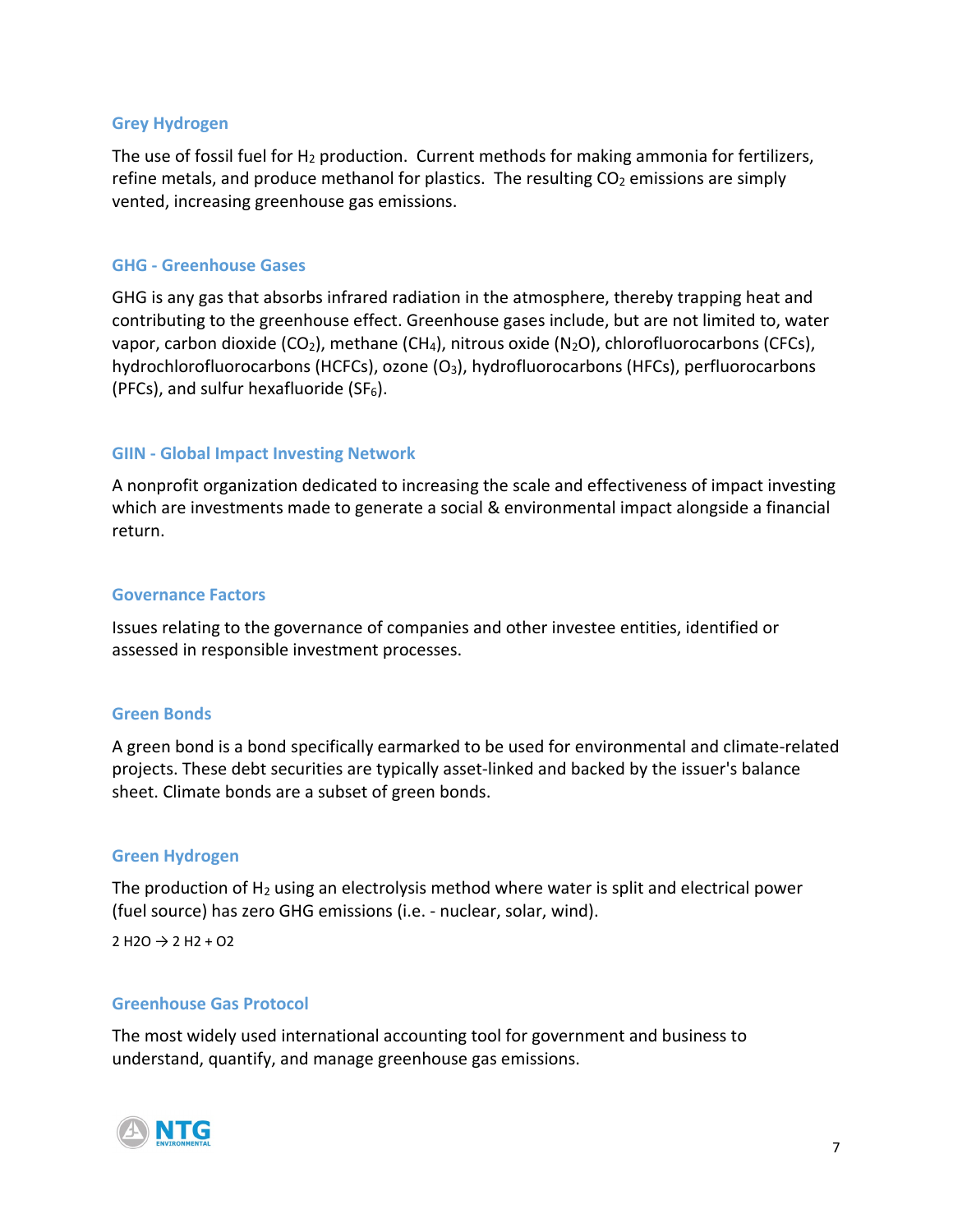#### **Greenwashing**

Promoting a product, service, or company as more environmentally-friendly than it truly is by falsely advertising environmental benefits.

#### **GRESB - Global Real Estate Sustainability Benchmark**

GRESB is an investor-led and mission-driven initiative to provide ESG data on real asset investments to investors, managers and the wider industry. GRESB Assessments provide a consistent framework to measure ESG performance based on self-reported data that is validated, scored and peer benchmarked. Their approach allows investors to analyze their portfolios for ESG risks, opportunities and impacts and engage with managers on their performance.

#### **GRI - Global Reporting Initiative**

A voluntary global reporting framework used by thousands of companies and governments worldwide. It is an independent organization that lays out a set of international standards to help business and government entities understand and communicate their impact on issues like climate change and human rights. Disclosures are typically made in sustainability reports.

#### **IIRC - International Integrated Reporting Council**

An international cross section of leaders from the corporate, investment, accounting, securities, regulatory, academic and standard-setting sectors and civil society. Promotes communication about value creation as the next step in the evolution of corporate reporting.

#### **International Integrated Reporting Framework**

Created IIRC, the International Integrated Reporting Framework is used to accelerate the adoption of integrated reporting across the world. An integrated report is a concise communication about how an organization's strategy, governance, performance and prospects, in the context of its external environment, lead to the creation of value in the short, medium and long term.

#### **ILO - International Labour Organization**

A United Nations agency that sets international labour standards and promotes social protection and work opportunities for all. ILO brings together governments, employers and workers of 187 member States to set labour standards, develop policies, and devise programs promoting decent work for all women and men.

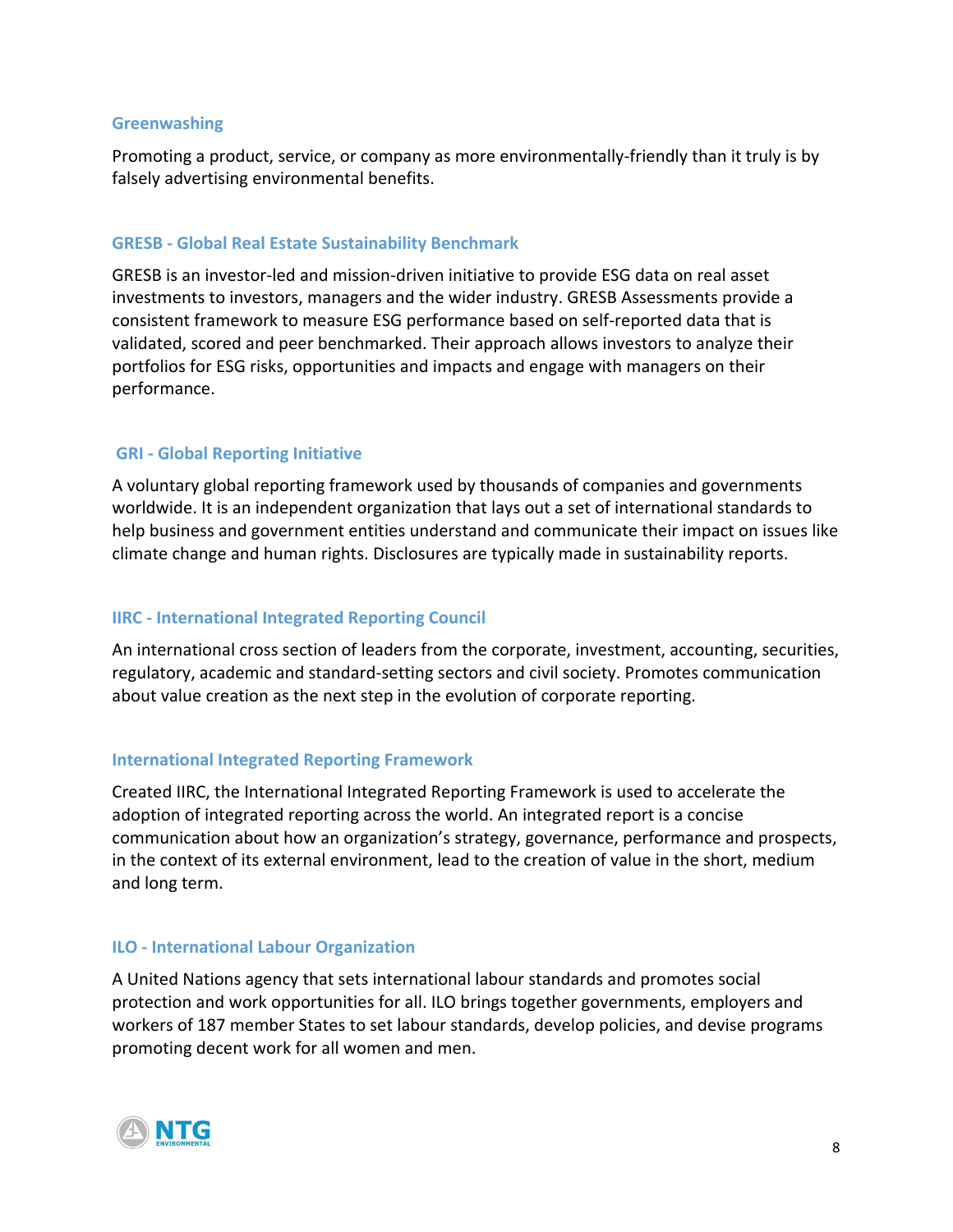#### **Impact Investing**

Impact investing refers to investments made with the intention to generate a measurable, beneficial social or environmental impact alongside a financial return. Impact investments provide private capital to address social and/or environmental issues.

#### **Integrated Reporting**

Communicating both [sustainability](https://www.robeco.com/en/key-strengths/sustainable-investing/glossary/sustainability-investing.html) and financial targets and results in one report, linking them to each other.

#### **Investment Stewardship**

Investment stewardship involves engaging public companies as a way to advocate for corporate governance policies and practices that promote long-term stakeholder value creation.

#### **IPCC - Intergovernmental Panel on Climate Change**

The IPCC was established jointly by the United Nations Environment Programme and the World Meteorological Organization in 1988. The purpose of the IPCC is to assess information related to all significant components of the issue of climate change by drawing upon hundreds of the world's expert scientists as authors and thousands more as expert reviewers.

IPCC releases periodic assessments of the scientific underpinnings for understanding global climate change and its consequences. The IPCC is looked to as the official advisory body to the world's governments on the state of the science on climate change.

The IPCC's Fifth Assessment Report was a critical scientific input into the UNFCCC's Paris Agreement in 2015. IPCC input also played a major part in the Business Roundtable's Statement on the Purpose of a Corporation, signed by 181 CEOs who commit to lead their companies for the benefit of all stakeholders – customers, employees, suppliers, communities and shareholders.

#### **Materiality**

Materiality is a measure of the importance of specific topics and information during the investment process. The more significant a topic is, the more material it is, and vice versa.

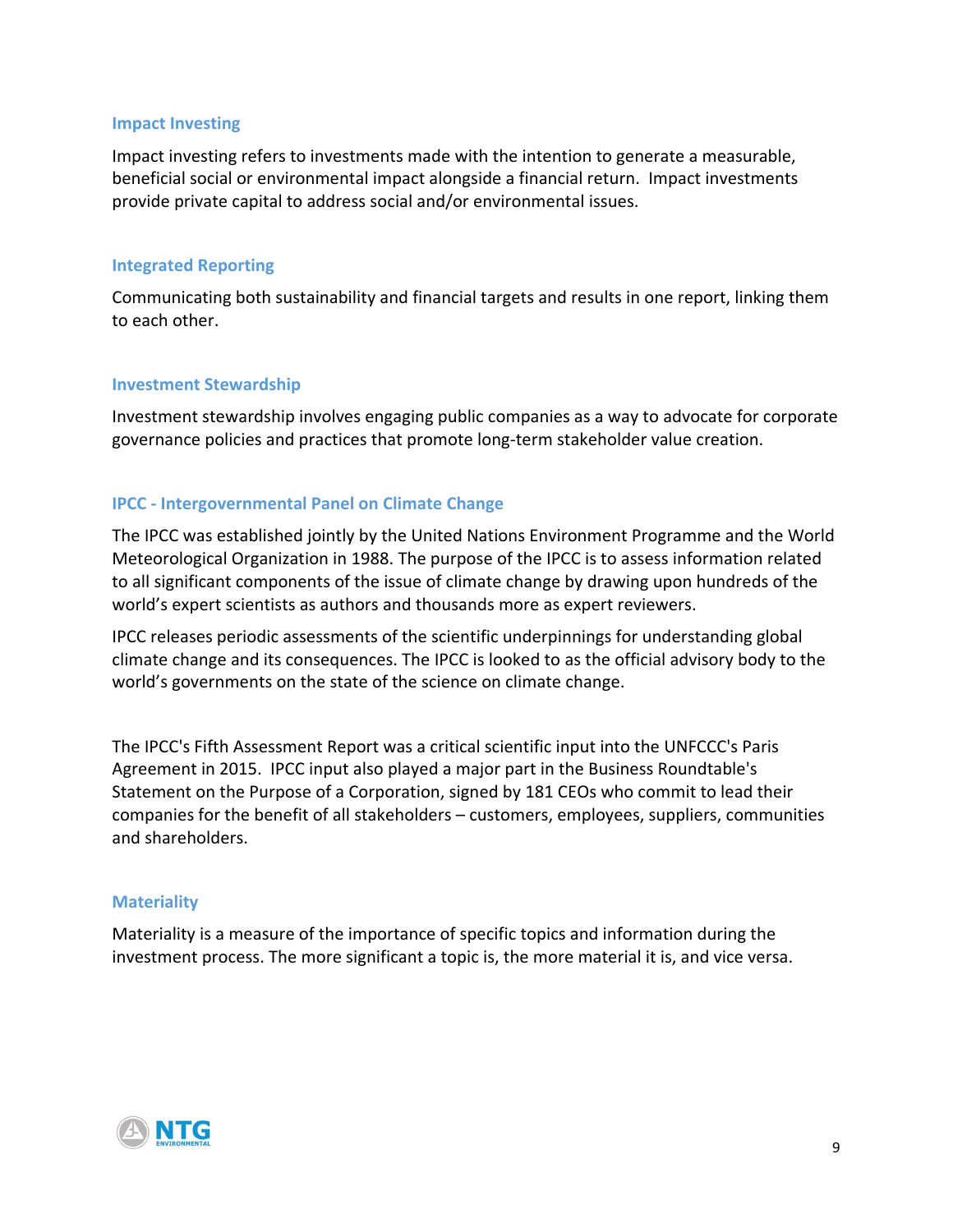#### **Millennium Development Goals (MDGs)**

The Millennium Development Goals (MDGs) were eight goals to improve human society launched by the United Nations in 2000. They were mainly aimed at helping the world's poorest people, led by the starvation that was seen in many developing countries. They were succeeded by the Sustainable Developments Goals (SDGs) launched in 2015.

The eight Millennium Development Goals were:

- 1. Eradicate extreme poverty and hunger;
- 2. Achieve universal primary education;
- 3. Promote gender equality and empower women;
- 4. Reduce child mortality;
- 5. Improve maternal health;
- 6. Combat HIV/AIDS, malaria, and other diseases;
- 7. Ensure environmental sustainability
- 8. Develop a global partnership for development.

#### **Net Zero**

Net zero refers to buildings with zero net energy consumption, meaning the amount of energy used at the property is equal to the amount of renewable energy created on-site.

#### **Paris Agreement**

The Paris Agreement is an international accord that aims to limit the rise in global average temperatures to below 2 degrees Celsius above pre-industrial levels by the end of this century, and to pursue efforts to limit it to 1.5 degrees.

#### **Physical Risk**

Physical risks are outcomes from disruptive events like extreme weather that have a direct impact on society and the economy.

#### **Principles for Responsible Investment - PRI**

Principles for Responsible Investment is a United Nations-supported international network of investors working together to implement its six aspirational principles, often referenced as "the Principles" or UN PRI.

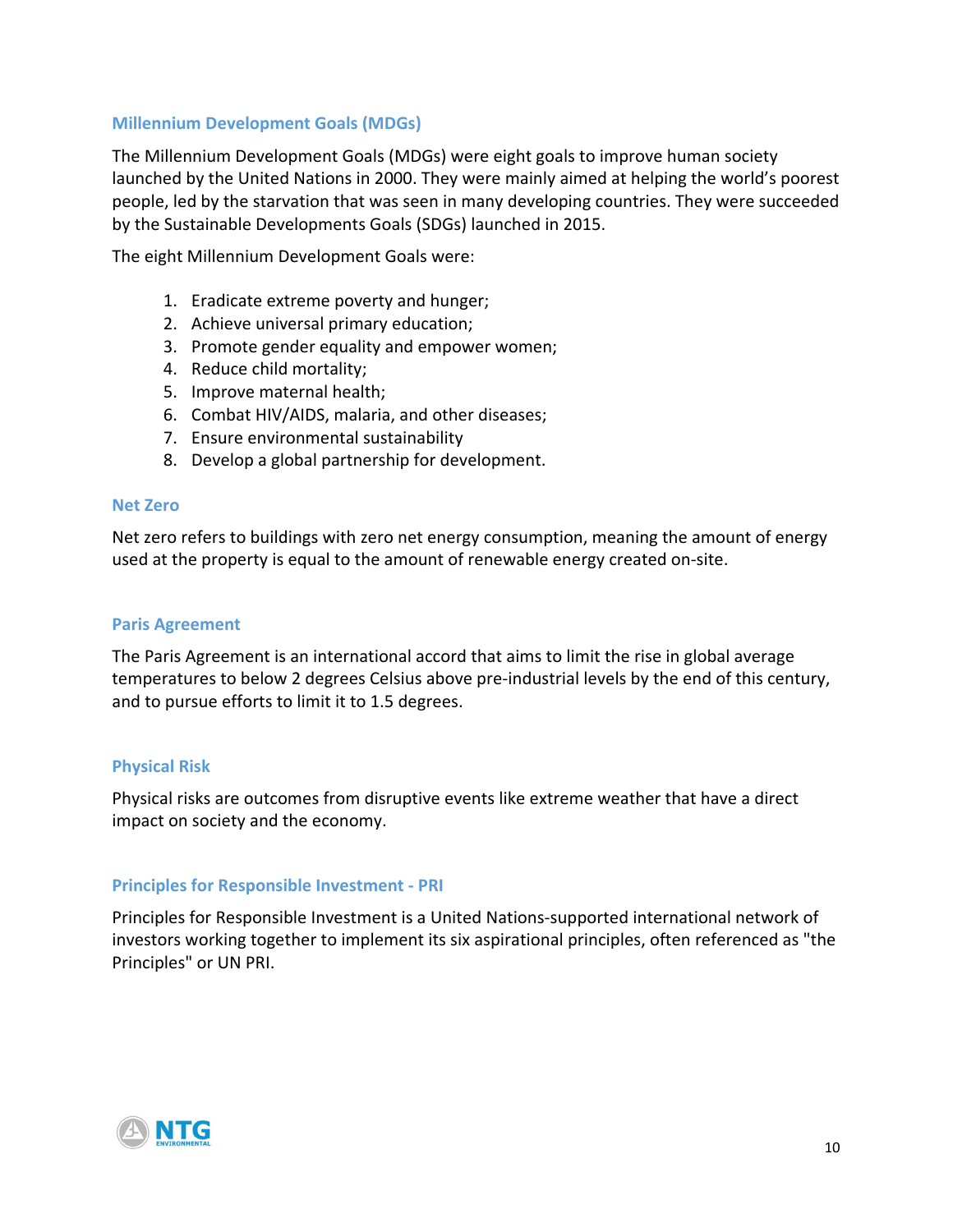#### **Renewable Energy Certificates - RECs**

Renewable Energy Certificates (also known as green tags, renewable energy credits, renewable electricity certificates, or tradable renewable certificates) are non-tangible energy commodities in the U.S. that represent proof of 1 megawatt-hour of electricity being generated from an eligible renewable energy source and used in a shared system of power lines.

#### **Renewable Energy**

Energy attained from perpetual, unending sources, such as collection of energy with solar panels or wind turbines.

#### **Resilience**

Resilience is a measure of how well a building is prepared for potentially disruptive events and changing conditions, such as earthquake-proofing or features designed to combat negative effects from long-term risks like climate change.

#### **Resource sustainability**

Resource sustainability refers to the long-term availability of a raw material that is either renewable (it can naturally replenish itself) or non-renewable (it will eventually run out). It is an important metric for sustainable investors in understanding how quickly humans are using the Earth's dwindling resources, how much can be replaced or recycled, and how long other materials have left before they are exhausted.

#### **Responsible Investing**

A philosophy that includes ESG factors during the investment selection, portfolio construction, and monitoring processes, with the goal of maximizing opportunities, ensuring high performance, and mitigating risks.

#### **SASB - Sustainability Accounting Standards Board**

Sustainability Accounting Standards Board (SASB) is a voluntary sustainability reporting framework for U.S. publicly listed companies with a unique sector-based materiality approach. It is an investor-driven and business focused framework. SASB encourages integrated disclosure in a company's financial filings.

SASB's Chair Emeritus is Michael Bloomberg (he also chairs TCFD). Their primary chair is Robert Steele, and former SEC chair Mary Schapiro and former FASB chair Robert Herz also hold seats on the SASB board.

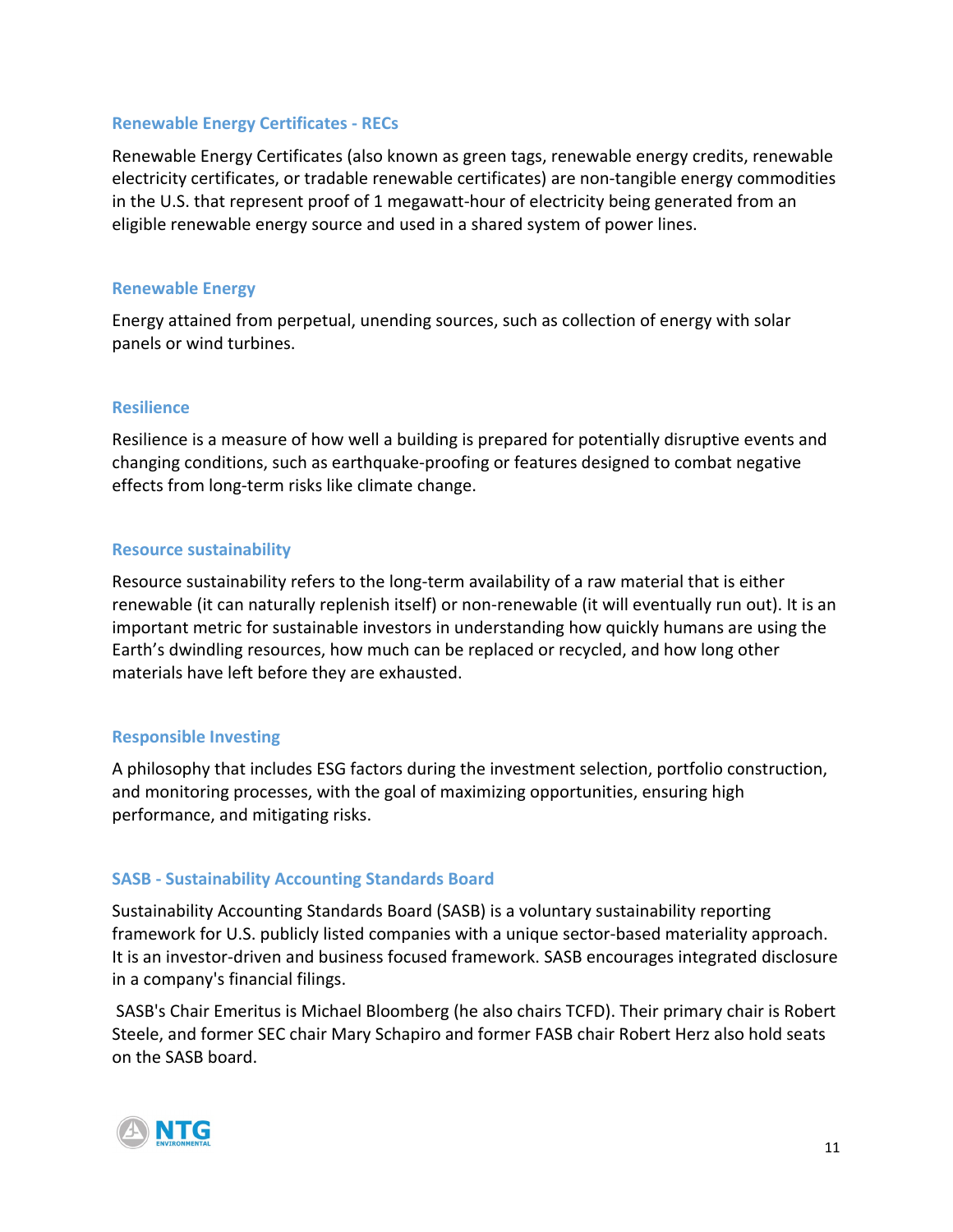#### **SBTs - Science Based Targets**

Targets adopted by companies to reduce greenhouse gas (GHG) emissions are considered "science-based" if they are in line with the level of decarbonization required to keep global temperature increase below 2 degrees Celsius compared to pre-industrial temperatures, as described in the Fifth Assessment Report of the Intergovernmental Panel on Climate Change (IPCC AR5). The Science Based Targets initiative (SBTi) is a collaboration between CDP, the United Nations Global Compact (UNGC), World Resources Institute (WRI), and the World Wide Fund for Nature (WWF) and one of the We Mean Business Coalition commitments, to champion science-based target setting as a powerful way of boosting companies' competitive advantage in the transition to a low carbon economy.

#### **Scope I Emissions**

Scope I emissions are greenhouse gas emissions that your company is directly responsible for, such as emissions from on-site burning of fossil fuels or emissions from fleet vehicles.

#### **Scope II Emissions**

Scope II emissions are greenhouse gas emissions from sources that your company owns or controls, such as the generation of electricity, heat, or steam purchased from a utility provider.

#### **Scope III Emissions**

Scope III emissions are greenhouse gas emissions from sources your company doesn't own or control but are related to your operations, such as employee commuting or contracted solid waste and wastewater disposal.

#### **SDG Alignment**

Aligning business strategies and operations with the 17 Sustainable Development Goals created by the United Nations Global Compact.

#### **SEC Climate & ESG Task Force**

The U.S. Securities and Exchange Commission (SEC) recently announced the formation of a Climate and ESG Task Force within their Division of Enforcement. This new task force will work to develop initiatives that will proactively identify ESG-related misconduct.

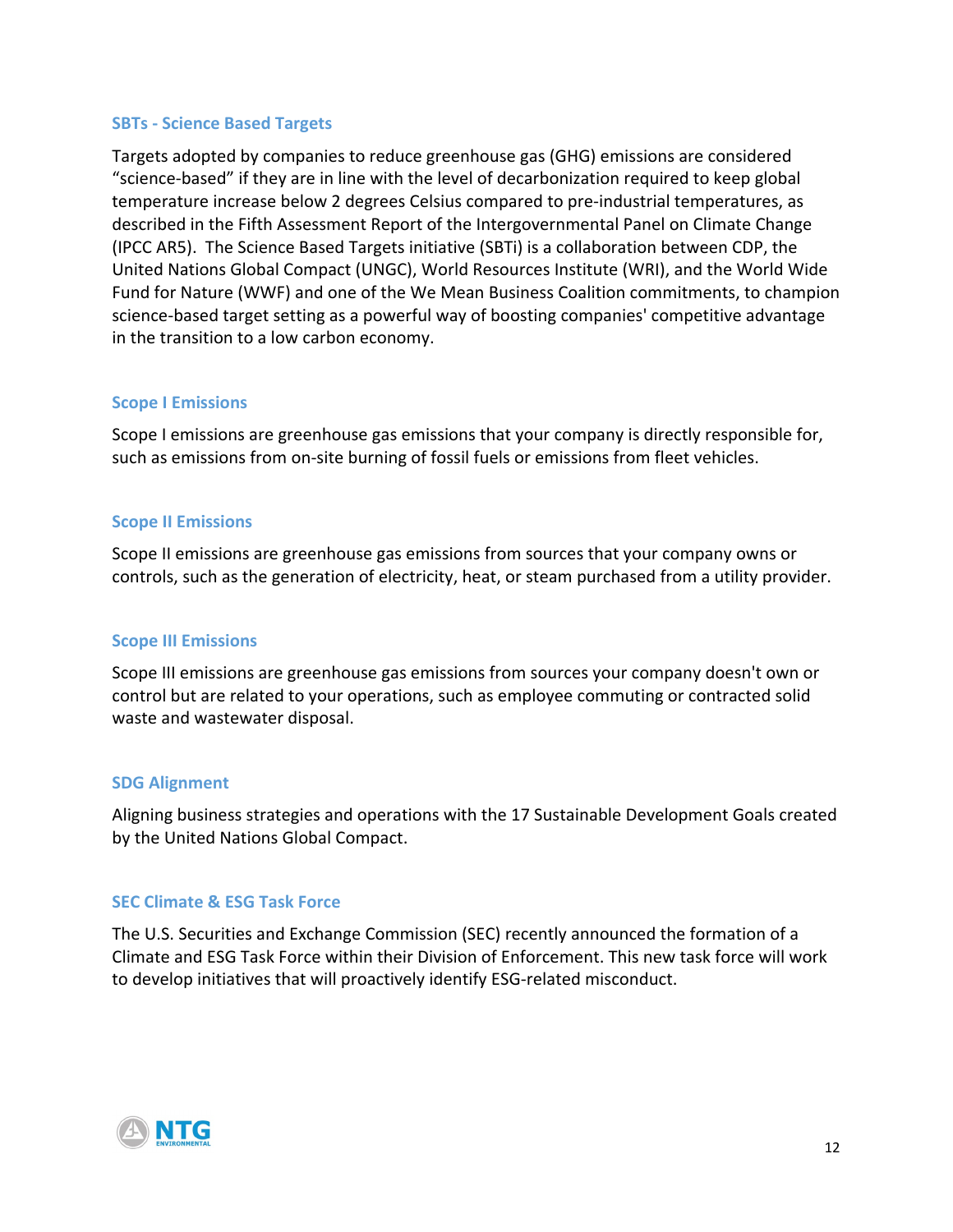#### **Sustainable Finance Disclosure Regulations - SFDR**

The Sustainable Finance Disclosure Regulations introduced various disclosure-related requirements for financial market participants and financial advisors at entity, service, and product level.

#### **Social Factors**

The "S" in ESG, social factors relate to how a company treats employees and the community, and includes things like employee engagement programs, human rights policies, health and wellbeing initiatives, and employee and consumer protection.

#### **Social Risks**

Social risks are related to actions a business takes that affect the surrounding community, such as labor and human rights issues or violations and corruption.

#### **Socially Responsible Investing**

Socially responsible investing is the practice of investing money in companies and funds that have positive social impacts. It is an investment strategy that seeks to consider both financial return and social/environmental good.

#### **Socially Responsible Investing - SRI**

Socially responsible investing involves investments considered socially responsible through the nature of the business conducted, which includes factors like socially conscious investing, human rights policies, and emphasis on positive social impacts.

#### **Stakeholder**

A group with an interest in a company that can affect or be affected by business performance. Historically defined as groups like investors, employees, and customers, but the definition has also expanded to include local and global communities, governments, and more.

#### **Stewardship code**

The stewardship code is a code requiring institutional investors to be transparent about their investment processes, [engage](https://www.robeco.com/en/key-strengths/sustainable-investing/glossary/engagement.html) with investee companies and [vote](https://www.robeco.com/en/key-strengths/sustainable-investing/glossary/voting.html) at shareholders' meetings.

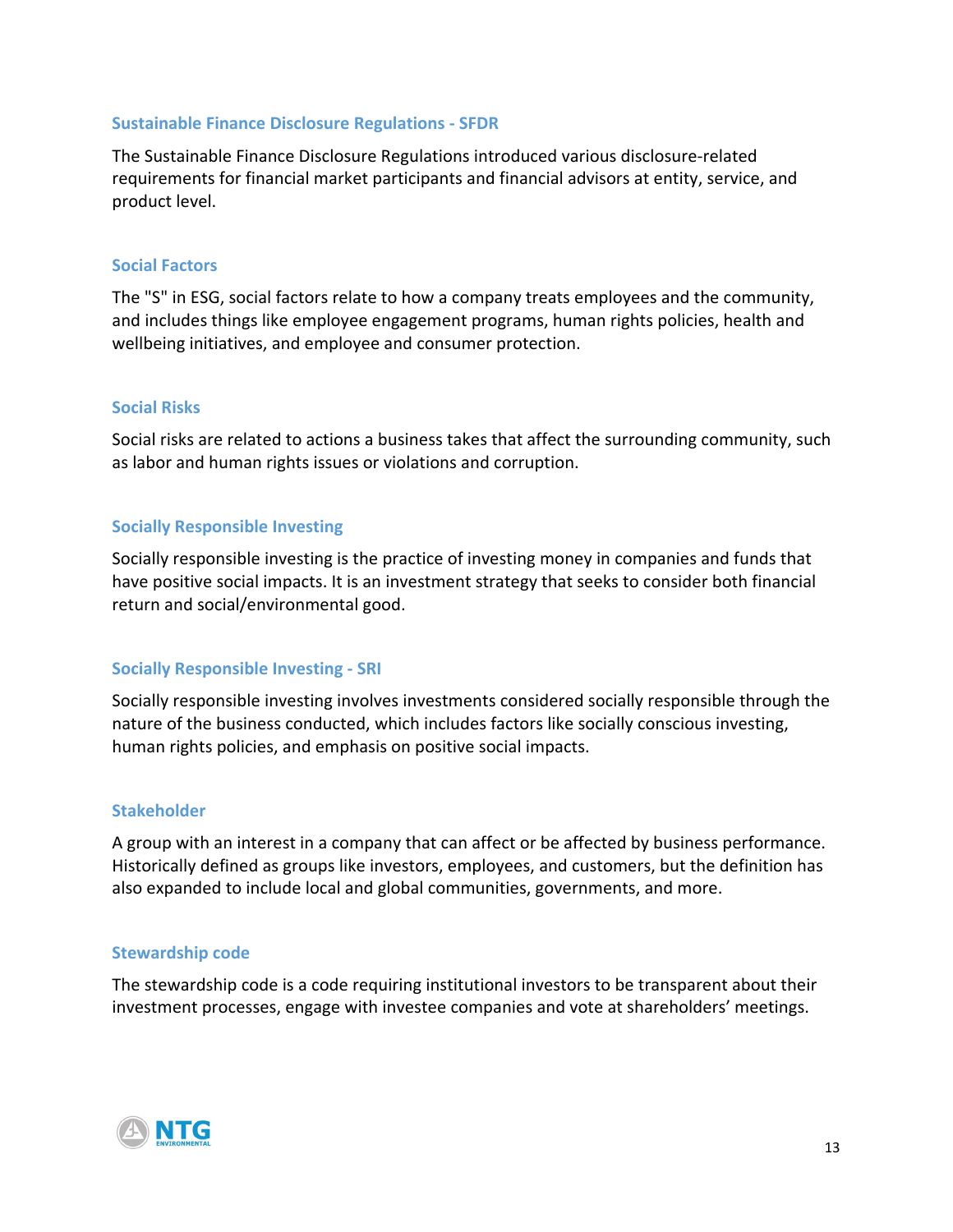#### **Stranded Asset**

Stranded assets are physical assets recorded on a corporate balance sheet whose investment value cannot be recouped and must be written off. Their loss of value can be due to regulatory rulings that mean they cannot be exploited, changing trends in the market that renders them redundant, or obsolescence caused by superior technology.

#### **Sustainable Investing**

Sustainable investing is broadly defined as the practice of using [environmental, social and](https://www.robeco.com/en/key-strengths/sustainable-investing/glossary/esg-definition.html)  [governance](https://www.robeco.com/en/key-strengths/sustainable-investing/glossary/esg-definition.html) (ESG) factors when making investment decisions about which stocks or bonds to buy.

#### **Sustainability**

Sustainability focuses on meeting the needs of the present without compromising the ability of future generations to meet their needs. The concept of sustainability is composed of three pillars: economic, environmental, and social —also known informally as profit, planet, and people.

#### **Sustainability Reporting**

Sustainability reporting is the act of disclosing the [environmental, social and governance](https://www.robeco.com/en/key-strengths/sustainable-investing/glossary/esg-definition.html) (ESG) policies of an organization, and the impact these policies have on both internal performance and on wider society.

#### **TCFD - Task Force on Climate-related Financial Disclosures**

TCFD is a powerful organization tasked by the global Financial Stability Board with bringing uniformity to climate-related corporate risk disclosure. It released a voluntary reporting framework for companies in G20 countries in financial and four non-financial industry groups.

The four other industry groups are energy, transportation, materials and buildings, and agriculture (both food and forest products.) Investors, lenders and underwriters are the primary audience. TCFD emphasizes the use of climate risk scenario analysis to assess the resiliency of business strategies. TCFD prefers integrated disclosure in financial filings but leaves the option to companies as to where to disclose. The other frameworks, including GRI, SASB, CDP, and CDSB aligned their reporting frameworks to the TCFD recommendations.

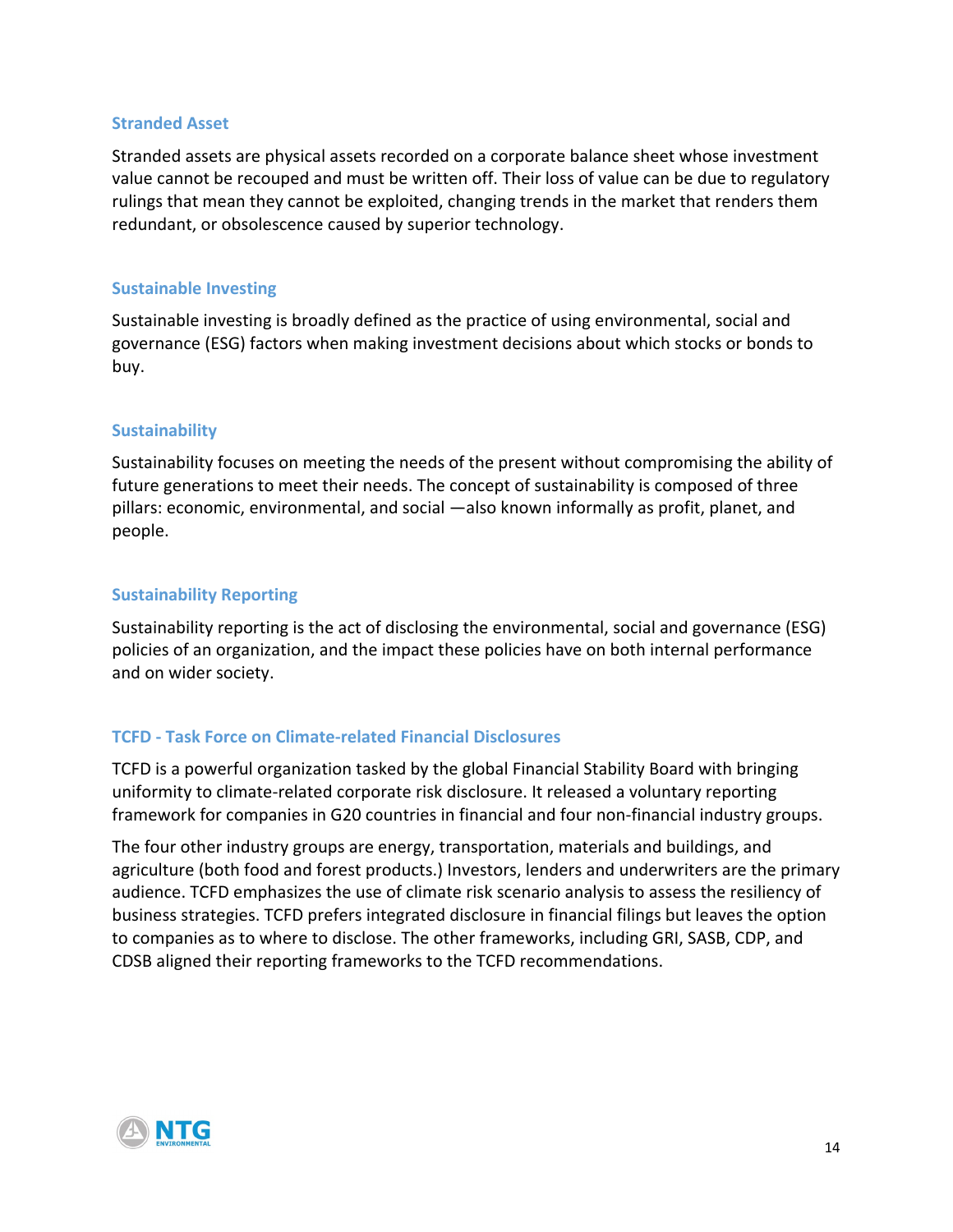#### **Transition Risks**

Transition risks relate to major societal and economic shifts, such as moving towards a less polluting, green economy. These paradigm shifts can have major impacts on various industries and sectors of the economy.

#### **Triple Bottom Line**

The triple bottom line embraces the notion of focusing on 'people, planet, profit' when making business and investment decisions, and not just on the profit motive. The term was first introduced to expand the traditional definition of a 'bottom line', which is the net profit made by a company after all its costs have been accounted for. It is also known as the 'three Ps' and provided an early framework for sustainable investing.

#### **UNGC - United Nations Global Compact**

UNGC is a non-binding United Nations agreement to encourage businesses worldwide to adopt sustainable and socially responsible policies grounded in 10 principles on human rights, labor, environment, and anti-corruption.

#### **UNPRB - United Nations Principles of Responsible Banking**

These are six principles that shape a framework for a sustainable banking system and will help the industry to demonstrate how it makes a positive contribution to society. The areas of strategy covered by these principles are alignment, impact & target setting, clients & customers, stakeholders, governance and culture, and transparency & accountability. The Principles for Responsible Banking were launched by 130 banks from 49 countries, representing more than USD \$47 trillion in assets.

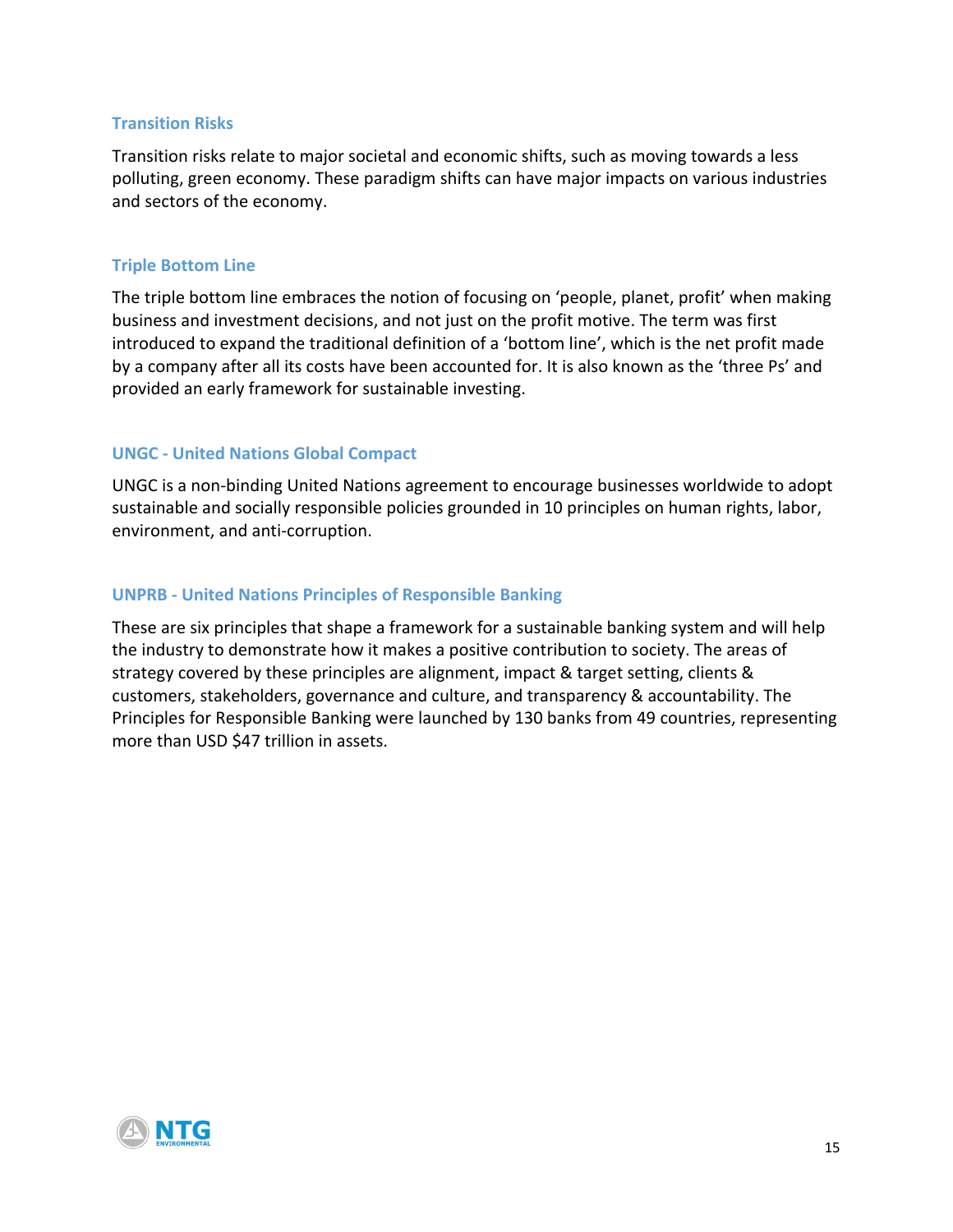#### **UNPRI - United Nations Principles of Responsible Investment**

A set of six principles that provide a global standard for responsible investing as it relates to environmental, social and corporate governance (ESG) factors. Organizations follow these principles to meet commitments to beneficiary's while aligning investment activities with the broader interests of society. There are 2372 signatories with a combined USD \$86 trillion in asset under management in 2019.

- · Principle 1: We will incorporate ESG issues into investment analysis and decision-making processes.
- · Principle 2: We will be active owners and incorporate ESG issues into our ownership policies and practices.
- · Principle 3: We will seek appropriate disclosure on ESG issues by the entities in which we invest.
- · Principle 4: We will promote acceptance and implementation of the Principles within the investment industry.
- · Principle 5: We will work together to enhance our effectiveness in implementing the Principles.
- · Principle 6: We will each report on our activities and progress towards implementing the Principles.

#### **UN SDG - United Nations Sustainable Development Goals**

The Sustainable Development Goals (SDGs) are 17 objectives for improving human society, ecological sustainability and the quality of life published by the United Nations in 2015. They cover a broad spectrum of sustainability topics, ranging from eliminating hunger and combating climate change to promoting responsible consumption and making cities more sustainable. The SDGs are the successor to the Millennium Development Goals (MDGs), eight objectives launched in 2000. The goals recognize that ending poverty and other deprivations must go hand-in-hand with strategies that improve health and education, reduce inequality, and spur economic growth.

#### **Zero Waste**

A set of principles that focus on preventing the generation of waste by redesigning products, rethinking how products are used, and reusing products with the goal that no waste is sent to landfills.